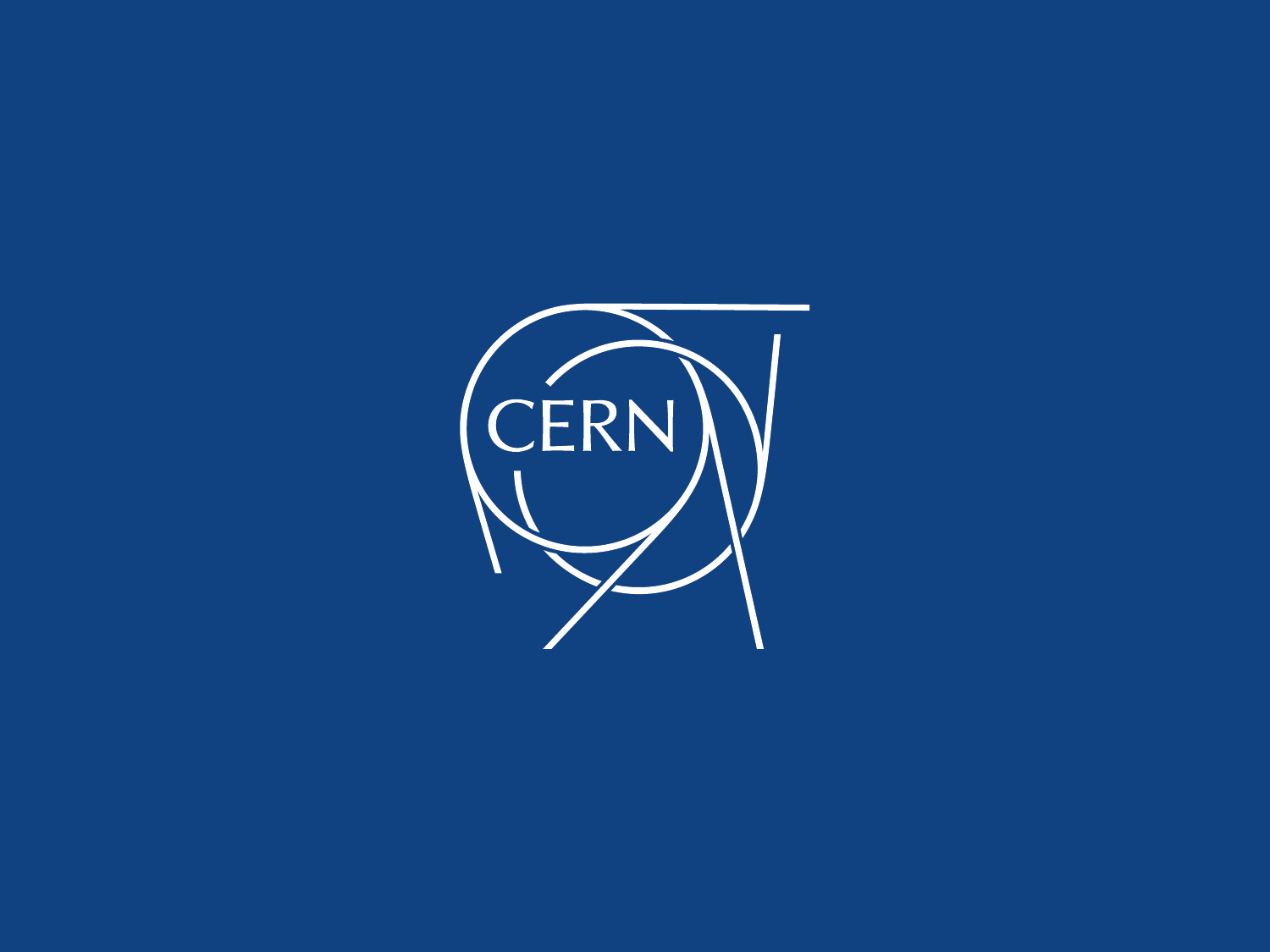#### HTTP Deployment TF GDB Report

Oliver Keeble



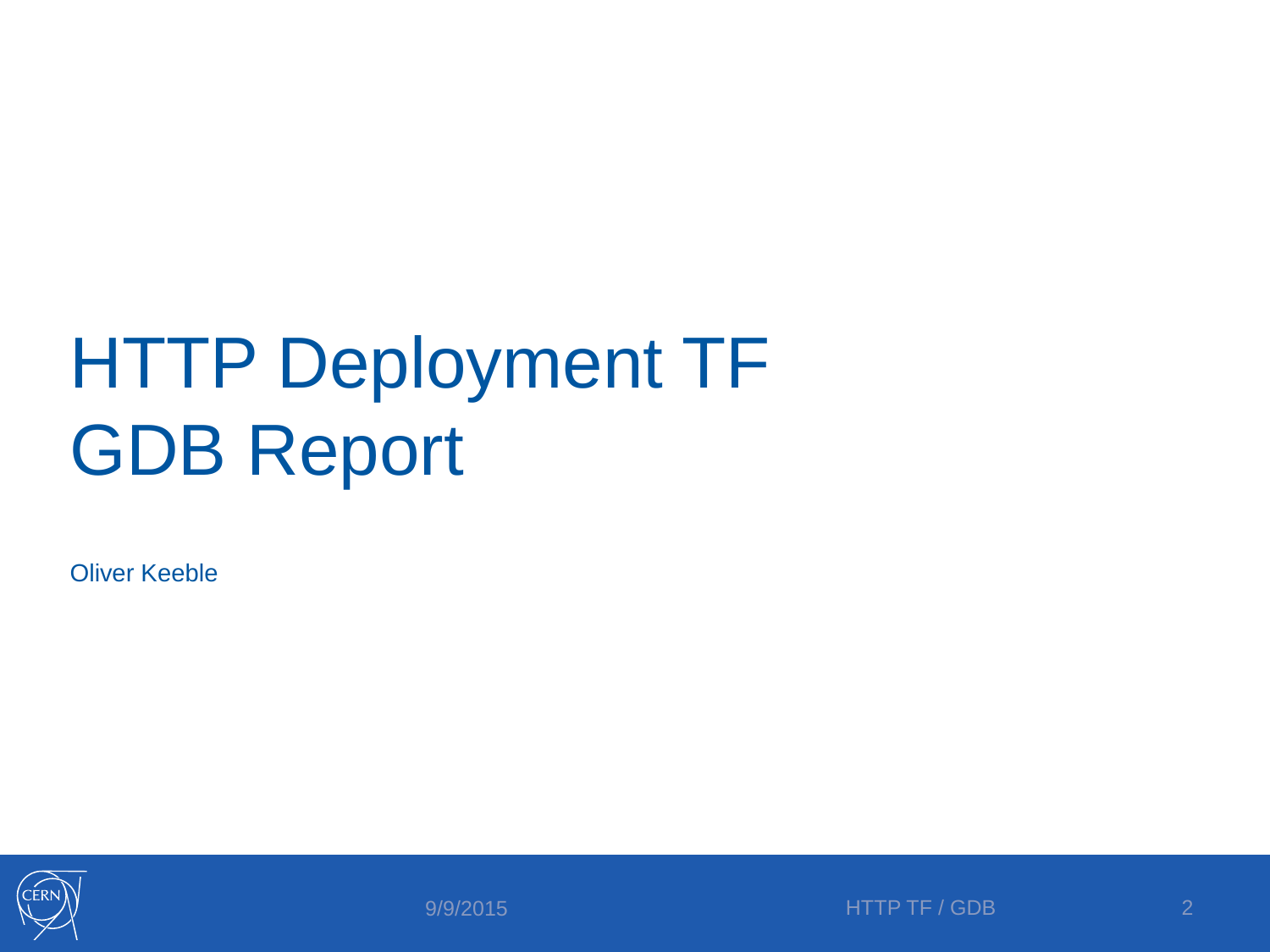# Why?

- All the pieces are now in place for HEP exploitation of the HTTP protocol.
- Atlas and LHCb (at least) are developing their HTTP infrastructures.
- The majority of storage systems are able to offer an HTTP interface.
- ROOT support is available via davix, and studies have shown that this can allow HTTP to reach a performance comparable with that of the xroot protocol.
- Projects are exploring how cloud data resources could be exploited, and in many scenarios this involves HTTP (S3), so the time is right to shake out the last problems.
- At the moment there are many site misconfigurations and instabilities which could be tracked and fixed at the WLCG level for all experiments

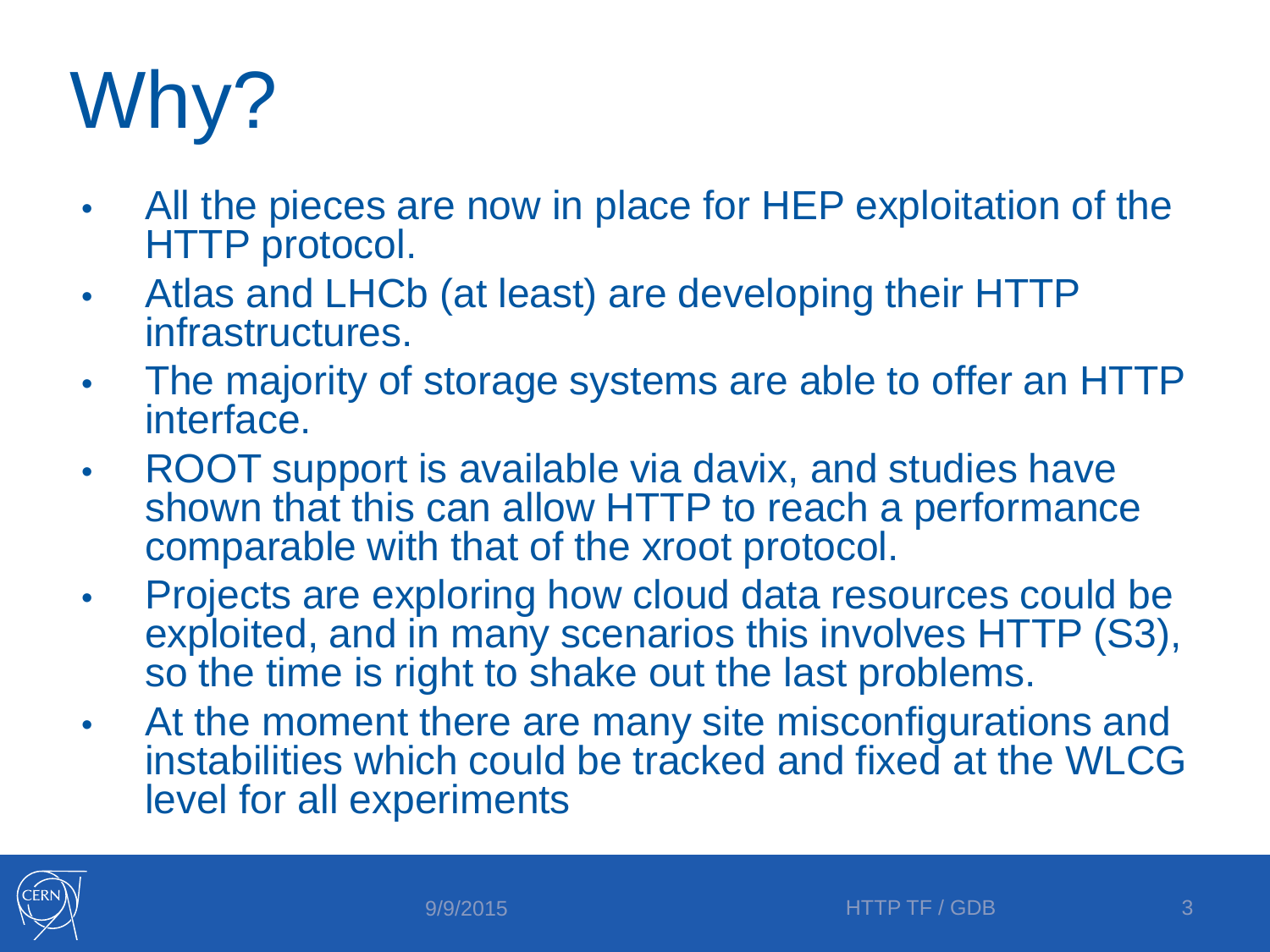#### **Mandate**

- Define the minimum set of useful functions which must work for a site to "support HTTP for WLCG". Document what further functionality is desirable over HTTP, under what circumstances, and with what priority.
- Put in place the necessary monitoring and validation tools.
- Summarise advice for sites on deployment. Create baseline version information for the storage systems. Identify necessary changes to supporting services.
- Track and support the deployment on the infrastructure until the point where maintenance is transferred to standard experiment operations.

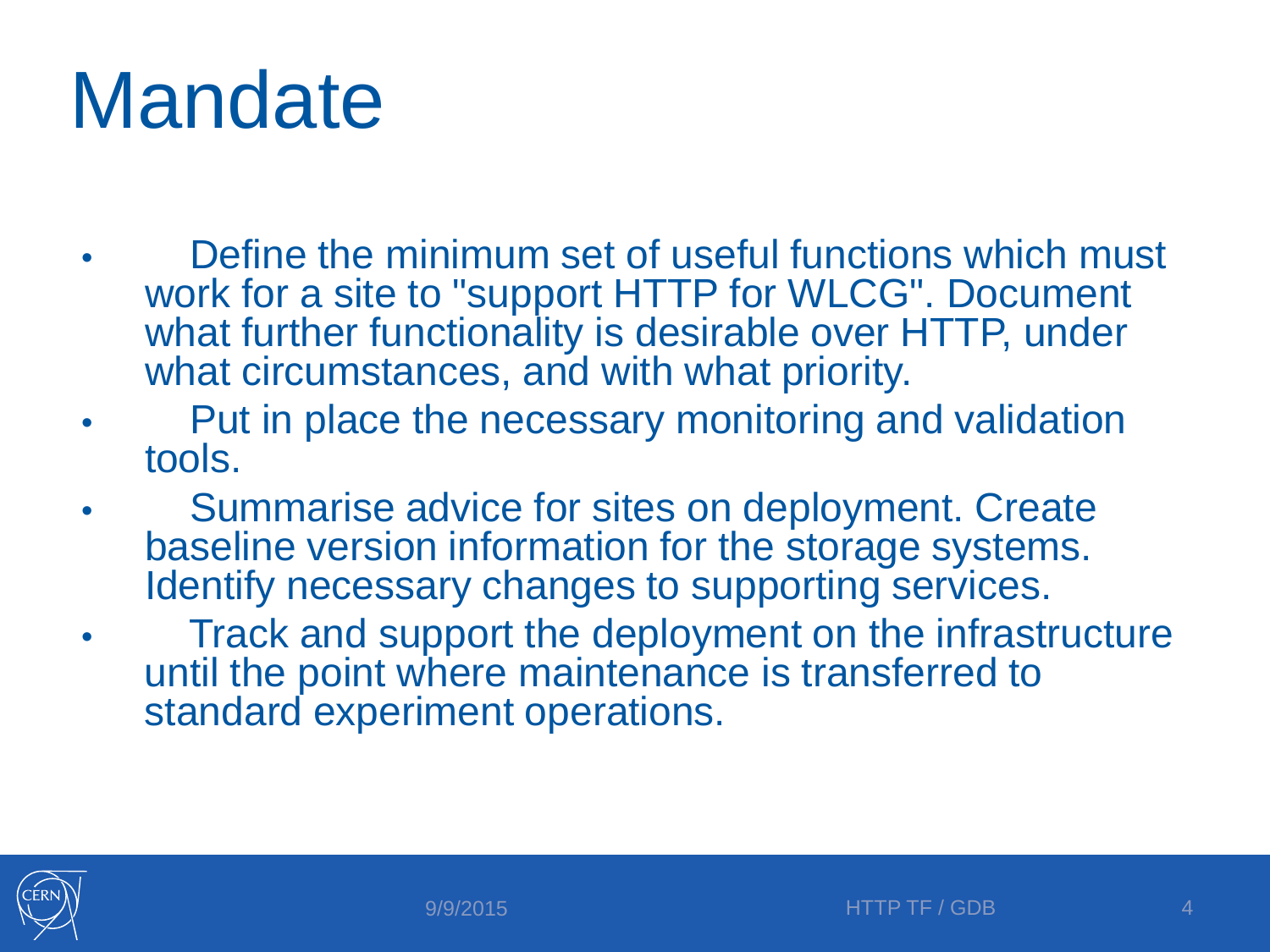#### **Status**

- Twiki & mailinglist set up
	- <https://twiki.cern.ch/twiki/bin/view/LCG/HTTPDeployment>
- Membership
	- Experiments Atlas, CMS & LHCb
	- Sites/Infrastructures ASGC, BNL, CERN, GridPP, KIT, PIC & TRIUMF
	- Storage systems dCache, DPM, EOS, StorRM, xrootd
	- WLCG monitoring is represented
- 3 meetings have occurred
	- $1<sup>st</sup>$  setup, scope
	- $\bullet$  2<sup>nd</sup> functional description of necessary
	- $\bullet$  3<sup>rd</sup> monitoring & validation

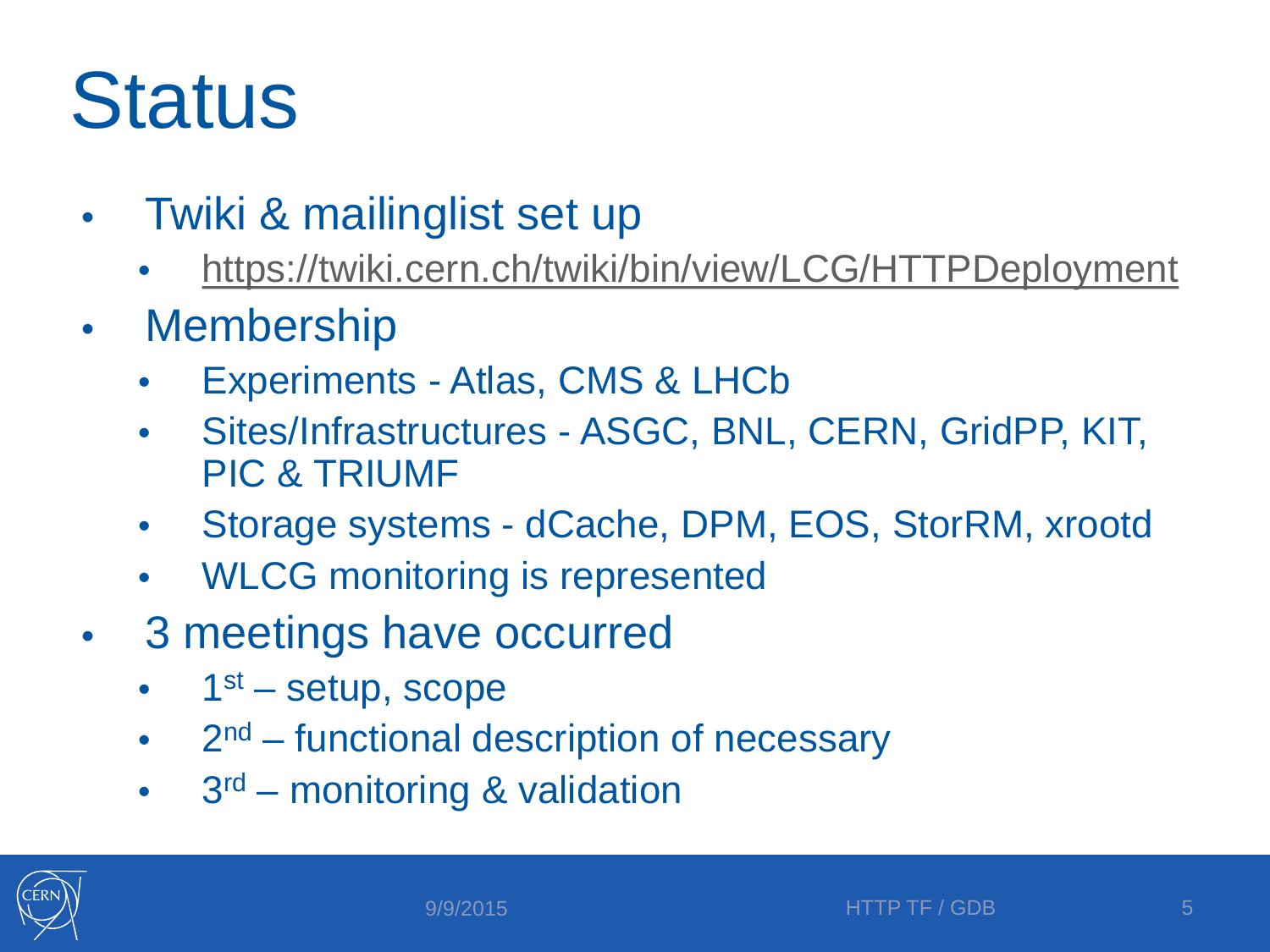## **Functionality**

- Full text
	- https://twiki.cern.ch/twiki/bin/view/LCG/HTTPTFStor ageRecommendations
- TOC
	- **Basic Methods**
	- Authentication and Authorisation
	- Space Reporting
	- Checksums
	- 3rd party copy
	- ACL Management
	- Traffic Monitoring
	- BDII Integration

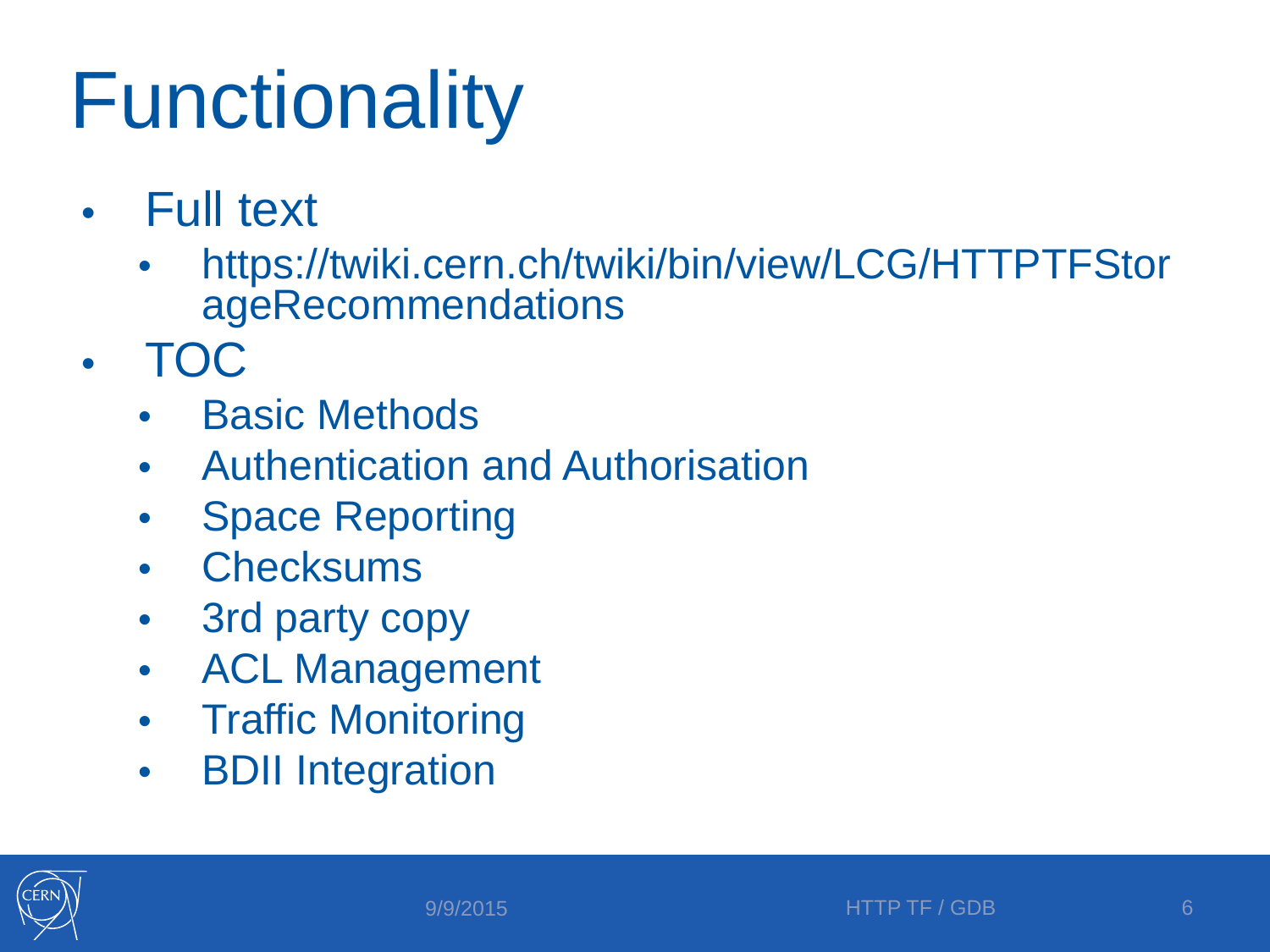### Access monitoring

- Transfers and access using gridftp and xroot are currently monitored on the infrastructure
	- http://dashb-wlcg-transfers.cern.ch/ui/#
- HTTP will have to be represented here too.
- The TF agreed on two valid approaches:
	- A properly formatted UDP stream, as implemented in the xrootd f-stream.
	- Access summaries conforming to a documented json schema delivered over the messaging system
		- <http://wdtmon.web.cern.ch/wdtmon/dash/http.html> (under review)
- DPM (and xrootd of course) support the xrootd f- stream solution. dCache and StoRM will consider their options.

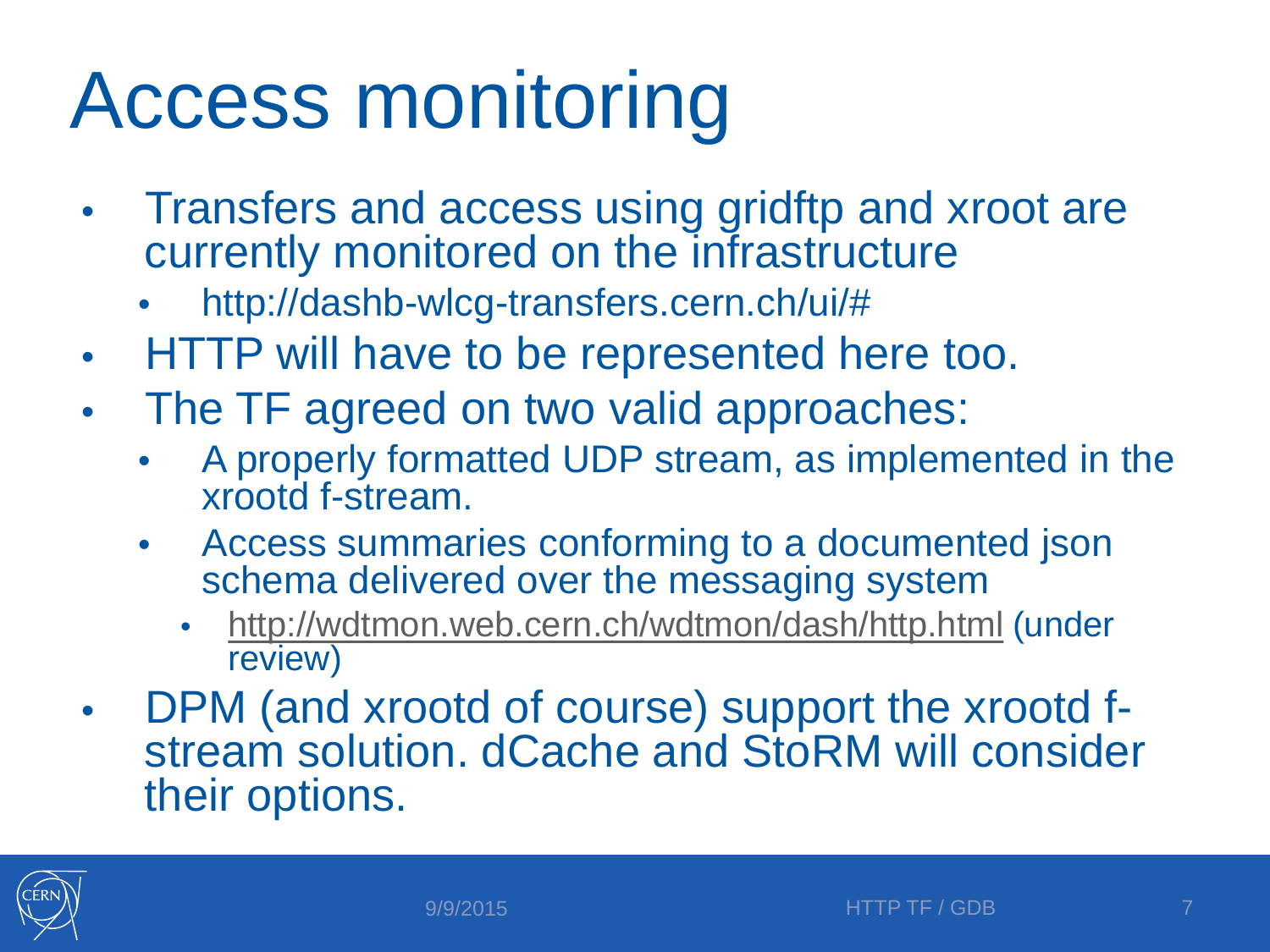## Monitoring/Validation

- A shared probe will be provided for integration with the experiments' SAM instances
	- A first version is nearly complete
- Tests will reflect the functionality identified as "required" by the TF (more detail in twiki)
	- Plus a check that access monitoring is working
	- Plus auxiliary checks to aid operational debugging (tbc)